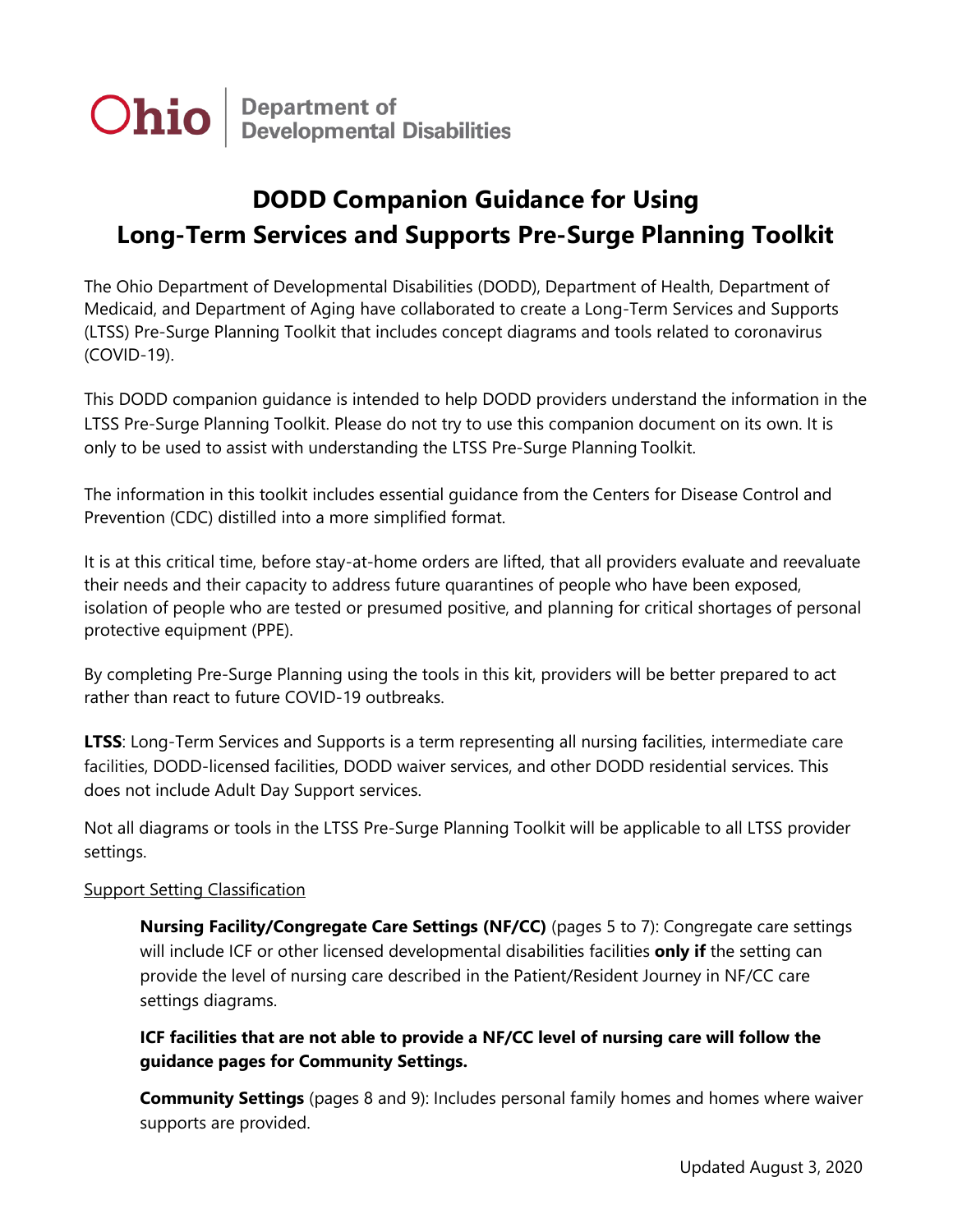## **There are agencies that provide congregate care in some locations and support for people in community settings in other locations. The determination of setting classification is about where the person currently lives, not about the agency's services at large.**

Each LTSS Pre-Surge Planning Toolkit diagram links to the applicable document or form, which is noted with the magnifying glass symbol ( $\mathbb{Q}$ ). If the documents are used in a printed format, tools are numbered to allow for choosing the printed tool that is referenced in the document.

Below is a brief list of terms used in the diagrams/tools and an explanation of the purpose of each diagram/tool.

### Quarantine vs. Isolation

**Quarantine:** A designated living space where people who have been exposed avoid contact with people who have no exposure, no symptoms, and are not diagnosed with COVID-19. **It is during quarantine periods when people who have been exposed are monitored for symptoms.** From quarantine, people are either escalated to COVID-19 isolation, or, after the specified number of quarantined days, they are determined to have no symptoms and leave quarantine.

**Isolation:** A designated living space where symptomatic people who have been told by their primary care physician, advanced practice nurse practitioner, or local health department that they have a positive test or meet the symptomatic criteria to presume they have COVID-19,

#### PPE Status

**This PPE guidance accounts for the contingency planning that organizations must do to optimize the supply of PPE.** (page 2)

**PPE:** Personal protective equipment.

**Contingency PPE:** These are recommendations of what PPE can be used when the typically preferable PPE is in short supply or entirely unavailable.

**Crisis PPE:** These are recommendations for PPE that can be used when contingency-level PPE supplies are in short supply or entirely unavailable.

#### Other Terminology

**Aerosol-generating procedures:** Procedures that are likely to induce coughing (e.g., sputum induction, open suctioning of airways, nebulized breathing treatments)

**ABHS:** Alcohol-based hand sanitizer.

**Assess and Stratify (Using NEWS2 to Assess and Stratify Clinical Level of Severity):** The use of symptoms and risk factors to determine if care can be continued in the current living setting or if transfer to a more advanced care setting is needed.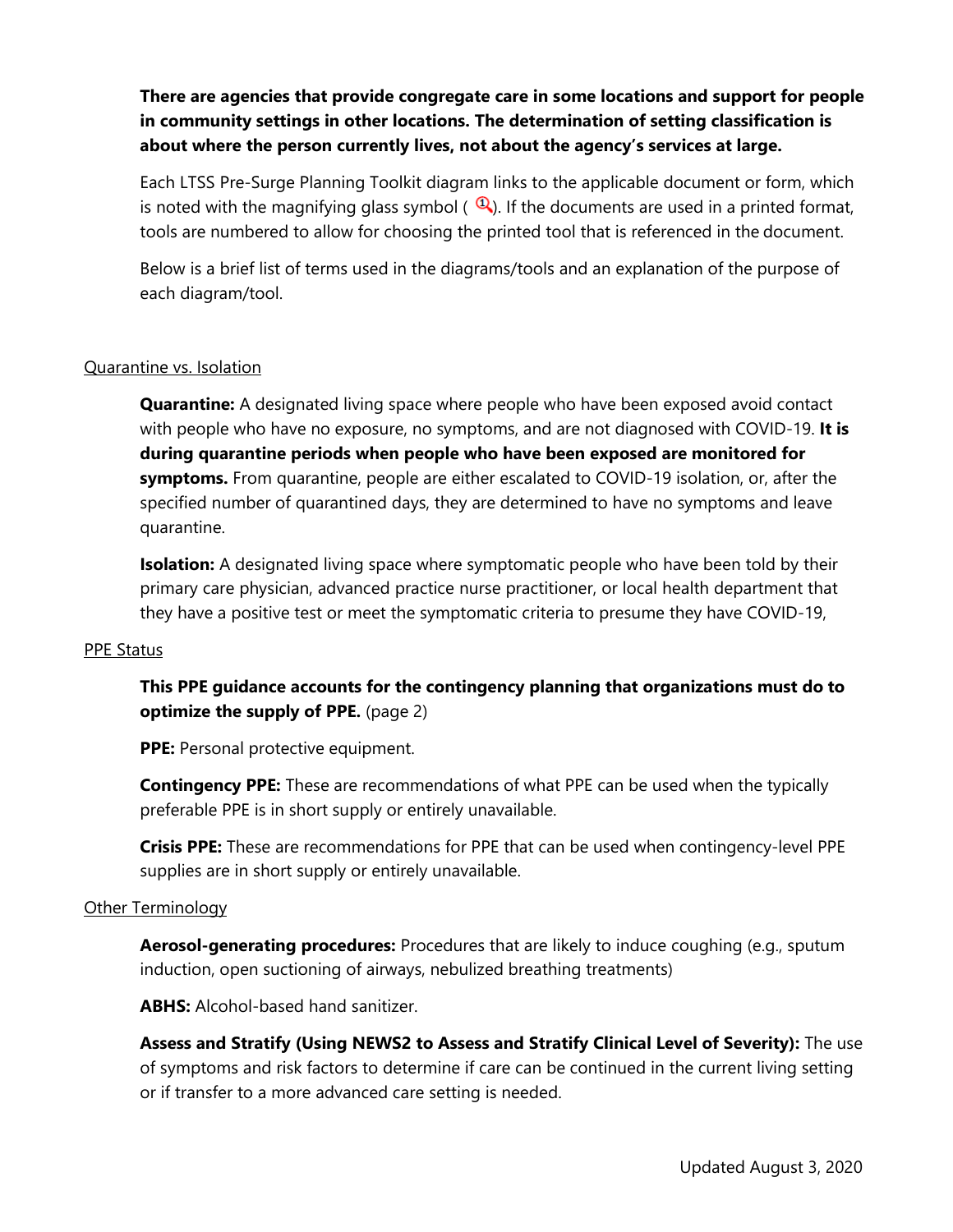**Cleaning:** Refers to the removal of germs, dirt, and impurities from surfaces. It does not kill germs, but by removing them, it lowers their numbers and the risk of spreading infection.

**Clean Environment:** A living area where no exposed, presumed or confirmed cases have been known to have spent time.

**Clinician:** Physician, advanced practice nurse practitioner, or local health department representative with the ability to identify suspected COVID-19 and to direct COVID-19-related testing treatment.

**Cohort:** A group of people in home/facility or care settings who all have the same COVID-19 status: 1.) No Symptoms/No Exposure (diagrams show this status as green); 2.) Exposed (orange); or, 3.) COVID-19 Presumed Positive or Diagnosed (purple).

**Disinfecting:** Refers to using chemicals; for example, EPA-registered disinfectants, to kill germs on surfaces. This process does not necessarily clean dirty surfaces or remove germs, but by killing germs on a surface after cleaning, it can further lower the risk of spreading infection.

**HCP:** Health care professional, health care personnel. This can also refers to **direct support professionals (DSPs).**

**LHD:** Local health department.

**Local Triage:** This is when the person's clinician and LHD work together to determine the best course of action based on the person's health status and available resources for getting more advanced care. This allows a hospital to have capacity and to be prepared to receive a person coming to the hospital.

**Malaise:** Illness expressed as lack of energy, sadness, or other decreased capacity.

**Patient/Resident:** A person receiving support in their home or a licensed facility.

**Physical Distancing:** As much as possible, have people actively stay at least 6 feet from one another.

**PPE:** Personal protective equipment. **Non-PPE:** Refers to equipment that is not National Institute for Occupational Safety and Health (NIOSH)-approved as protection but is preferable to having no barrier when there is no supply of PPE.

**Routine Precautions**: The standard and universal precautions used to prevent the spread of infection while providing personal care routinely used prior to the COVID-19 outbreak.

**Transfer:** Specific precautions for moving a sick person to a hospital.

**Zone Triage:** When local hospitals determine the need for patients to be cared for at regional rather than their local hospital.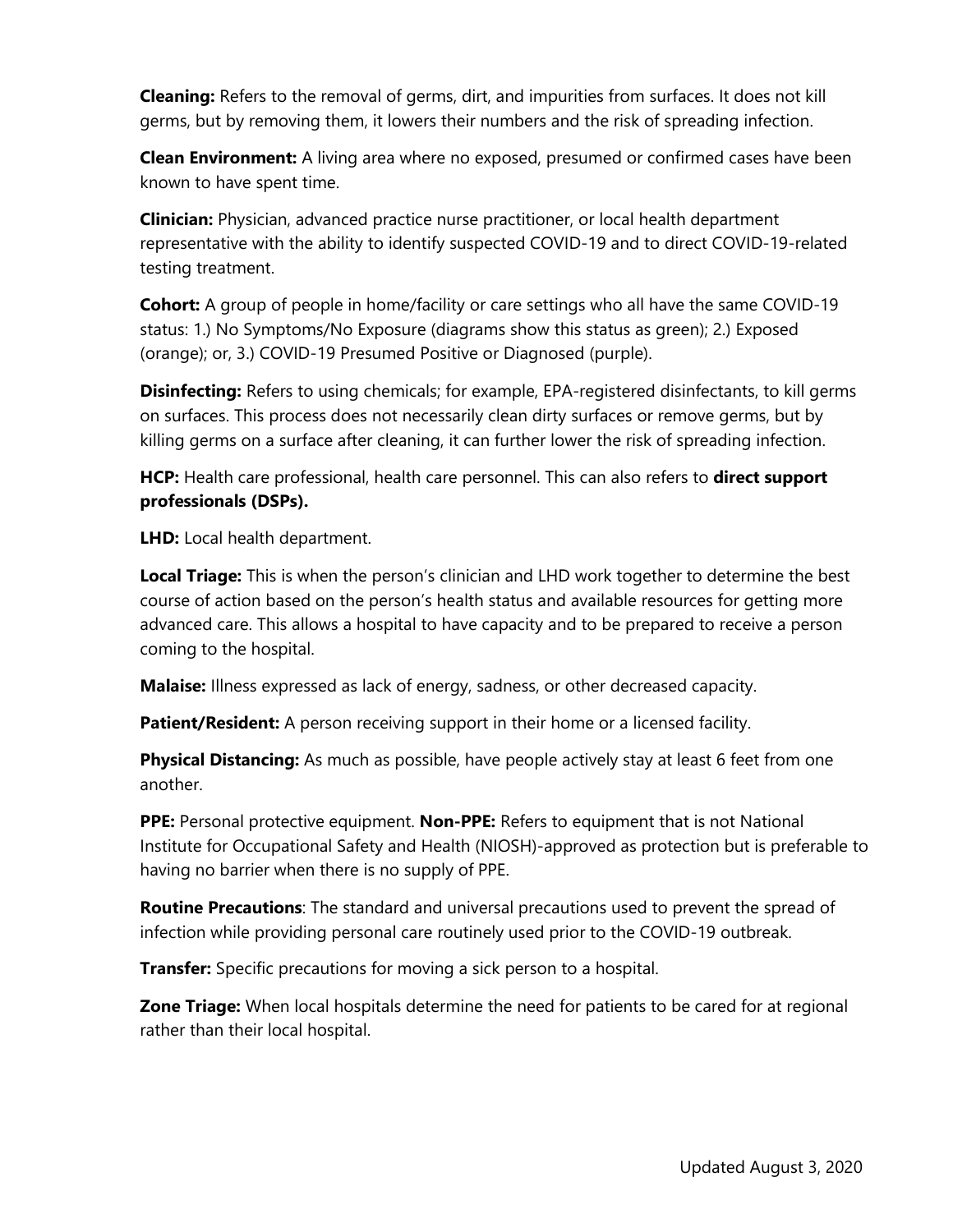#### The Purpose of the Concept and System Flow Diagrams

**Purpose and List of Diagrams and Tools** (page 1): Quick reference to all the documents in the toolkit.

**Introduction to Key Terms and Concepts** (page 2): Explains levels of PPE capacity and a person's potential COVID-19 status.

**Ohio's COVID19 Health Care Delivery Systems** (page 3): A flow chart of health care settings addressing COVID-19 status and the flow into more intensive care settings. (C+ is exposed, presumed or diagnosed) (C- is non-exposed with no symptoms).

**Long-Term Services and Supports (LTSS) Personal Protective Equipment (PPE) Contingency Planning** (page 4): This diagram elaborates on the management of PPE supplies. Choosing between contingency and crisis level PPE use may vary for any given type of PPE depending on the provider's available supply and usage rate.

**Patient/Resident Journey in Nursing Facilities/Congregate Care Settings (page 5): This** illustrates how people who live in residential facilities who have either no symptoms, or who have been exposed, or are presumed/tested positive, are separated depending on their health status. It specifies the care each group needs and if/when a person moves from one group to another. It also includes tools for assessing the setting's population and personnel's individual risk for planning purposes (Tool #1 and Tool #2).

**COVID-19 and Patient/Resident Journey into Higher Levels of Medical Care** (page 6): This illustrates stratification of people with presumed/diagnosed COVID-19 into four levels of severity of symptoms. It further illustrates which levels of illness may require transfer to a hospital or other care center based on the guidance of the person's physician, local health department, and hospital partners regionally.

**Staff Journey in Nursing Facilities/Congregate Care Settings** (page 7): This diagram illustrates screening of personnel's health for ability to enter and work in the facility. It specifies the PPE personnel should use based on the status of the person, as well as the availability of recommended PPE. The choice to use contingency level PPE or crisis level PPE needs to be assessed by the provider, considering their current and anticipated supplies and/or shortages.

**Patient/Resident Journey in Community Settings** (page 8): This chart is followed when people receive supports in their home or in facilities that do not have nursing services at the level of a nursing facility/congregate care setting. Based on their COVID-19 health status, this chart outlines the care they may receive in their home, monitoring of their health status, and what to do if their severity of symptoms exceeds what can be provided in their home.

For each status (green, orange, or purple), it lists the recommended ideal use of PPE. It also includes tools for planning purposes to assess the setting's population and personnel's individual risk (Checklists 1 and 2).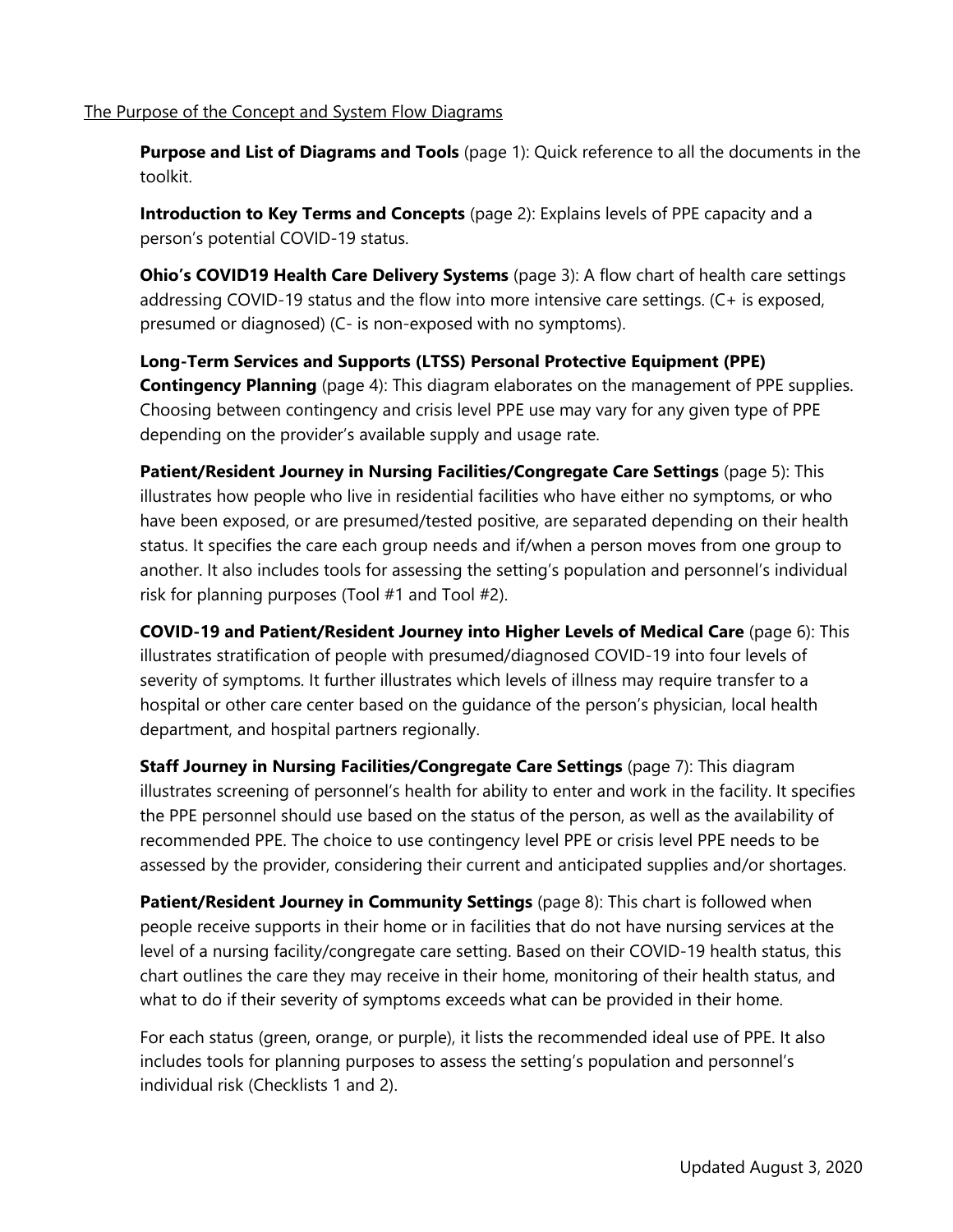The column of information titled "**If care exceeds ability to remain home**" is referring to the person's health status, not their quarantine or isolation status.

To prevent the spread of COVID-19, **people should remain at home unless their primary health care provider directs them to a hospital or testing site** (physician, advanced practice nurse practitioner, or local health department).

The exception to this is a staffing crisis that requires people to move because personnel are not available to go into the home and support people in their home.

It is important to minimize potential viral load (the amount of viral exposure) by not aggregating ill people in large groups (more than 6) if at all avoidable.

**Staff Journey in Community Settings** (page 9): This diagram illustrates screening of personnel's health for ability to enter and work in people's homes. It specifies the PPE personnel should use based on the status of the person as well as the availability of recommended PPE. The choice to use contingency level PPE or crisis level PPE needs to be assessed by the provider, considering their current and anticipated supplies and/or shortages.

## Explanation of Tools

**Tool #1 - Patient/Resident Population Assessment Checklist** (page 10): This is an optional planning tool that may be used by providers to rate the risk factors of everyone's baseline health for conditions known to increase the risk of having more severe complications from COVID-19.

**Tool #2 – Personnel Population Risk Assessment Checklist** (page 11): This is an optional planning tool that may be used by providers to rate the risk factors of personnel's baseline health for conditions known to increase a risk of having more severe complications from COVID-19. This is to allow consideration of work assignments of highest risk personnel.

**Tool #3 – Assessment of COVID19 and Clinical Level of Severity (NEWS2)** (page 12): This patient assessment form is the National Early Warning Score. Used with C-2 (NEWS2 Scoring Matrix).

It uses key health status indicators to evaluate the recommended frequency of monitoring a person's health and guides escalation of health care to more advanced clinicians based on their combination of symptoms.

This is a tool to help track if people are becoming increasingly ill. In a NF/CC nurses and physicians would use this to guide clinical monitoring and the need to transfer to a hospital

Community settings may want to use this for determining a person's baseline health (before suspected illness), and for monitoring if health status is changing. In community settings, support personnel would report changes to the person's primary health care professional (HCP) and follow the HCP's direction for treatment or testing or transfer to hospital.

**Tool #4 – Scoring Matrix for NEWS2** (page 13): Used to guide monitoring frequency and clinical response to the person's combination of symptoms.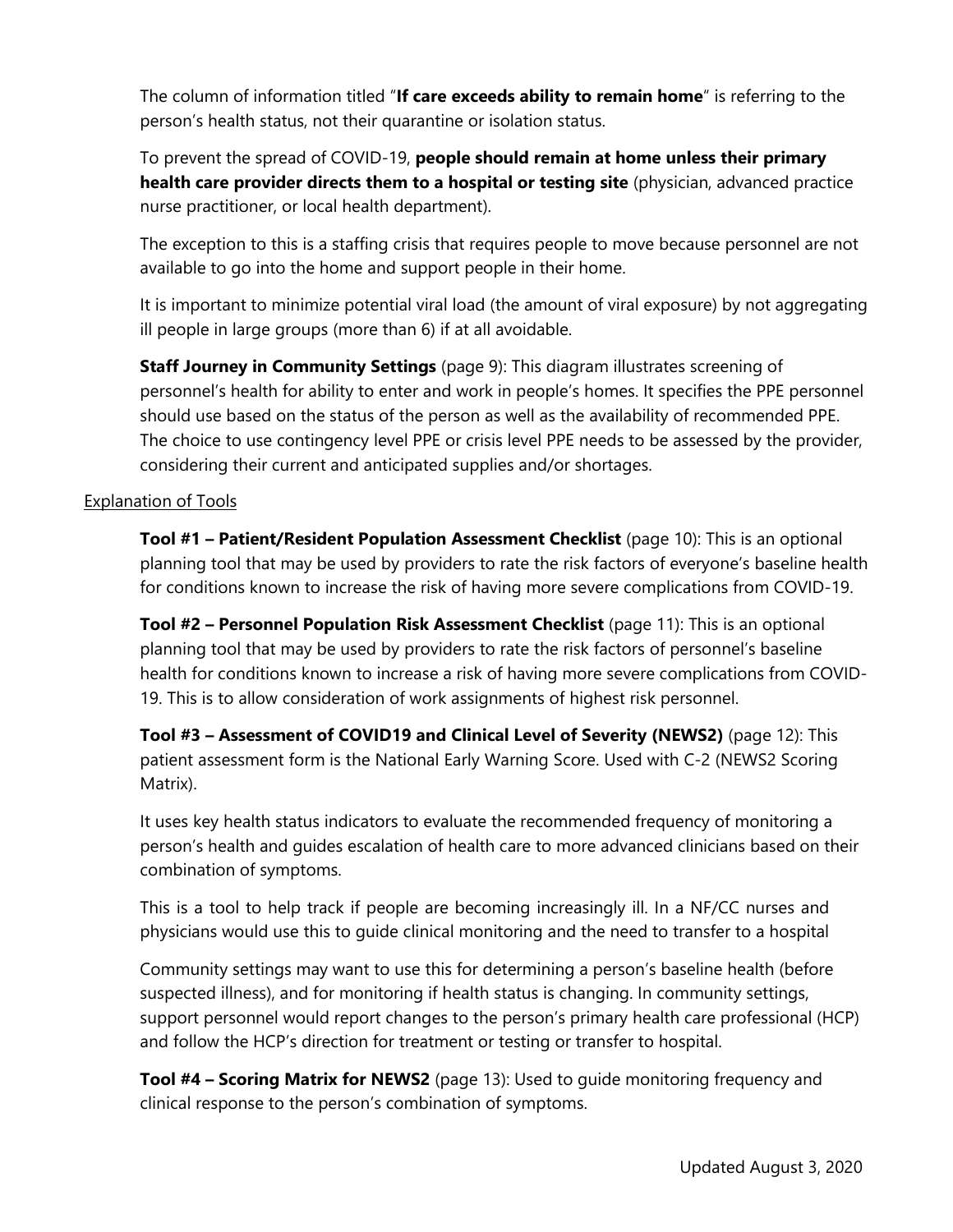**Tool #5 – COVID-19 Symptom Monitoring Log** (page 14): An optional checklist of symptoms that can be used for personnel screening and for monitoring and tracking people who have been exposed to COVID-19 during their time in quarantine status. (See DODD's "Sample Instructions for Personnel Daily Symptom Monitoring" form for determining when people can work or should not work.)

**Tool #6 – Patient/Resident Transfer Checklist (Clinical Criteria for Transfer of Facility Residents to Hospital)** (page 15): This checklist is intended to assist with communications when transferring COVID-19 residents to a hospital. It serves as an easy reference guide, ensuring details of care have been accurately relayed. It does not replace or supersede existing clinical, facility, or agency protocols, or the directions given by a person's HCP or LHD. Please check all that apply. This checklist does not have to be completed by a nurse.

**Tool #7 – Hospital Discharge Criteria Checklist to Facility/Home** (page 16): This checklist is intended to assist with communications when transferring COVID-19 residents from a hospital. It serves as an easy reference guide, ensuring details of care have been accurately relayed. It does not replace or supersede existing clinical or facility protocols. People returning from the hospital will be given specific instructions about how long they should stay in isolation or quarantine after they get home.

**Tool #8 – Tips for Patient/Resident Social and Emotional Wellbeing** (page 18): This an optional tool and should be adapted based on each resident's health status. Page 2 is titled "Tips for Engaging Nursing Facility and Congregate Care Residents."

**Tool #9 – Tips for Staff Social and Emotional Wellbeing** (page 20): This is an optional tool.

**Tool #10 – Tips for Staff Attire and Personal Protective Equipment (PPE)** (page 22): This guidance is provided to minimize inadvertent spread of COVID-19. It includes important information about personnel re-entry into their own homes after work.

**Tool #11 – PPE Quick Guide – Contingency Capacity** (page 23): A graphic depiction of the PPE used at contingency capacity.

**Tool #12 – PPE Quick Guide – Crisis Capacity** (page 24): A graphic depiction of the PPE used at crisis capacity.

**Tool #13 – Tips for Cleaning and Disinfecting Homes and Congregate Care Settings** (page 25): Guidance for cleaning and disinfecting.

## **Update: August 3, 2020**

**DODD Addendum to the June 19 edition of the Long Term Services and Supports Pre-surge, and Longer-Term Planning Toolkit: Return to Work guidance** (page 31 of LTSS Tool)

The purpose of this document is to update the LTSS guidance for clearing personnel to return to work based on the Center for Disease Control's guidance updated July 17, 2020, and to clarify how to address symptoms as from a known cause differently than from an unknown cause.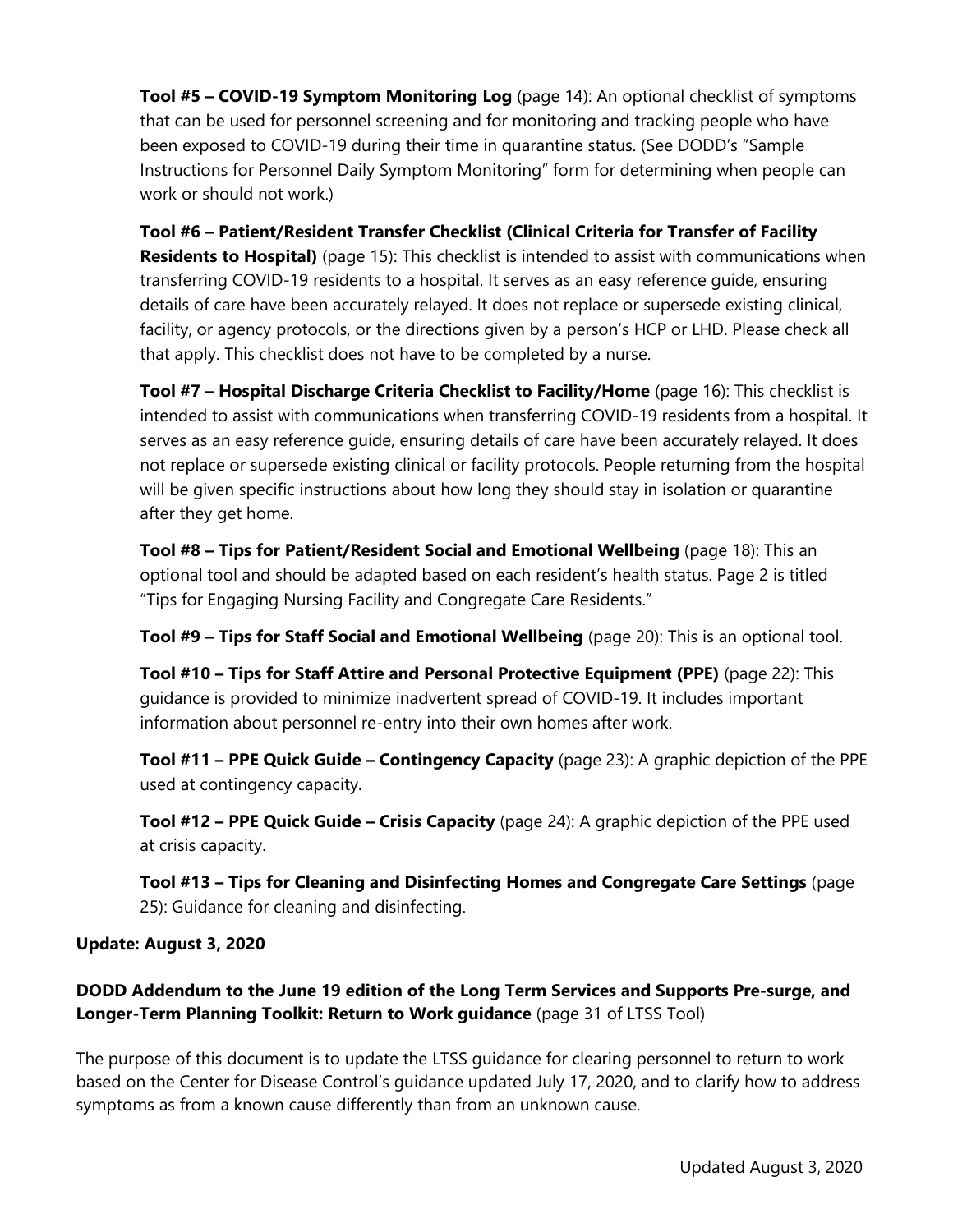- 1. All personnel should continue to be screened for the most common symptoms of COVID-19 before working daily.
	- a. The daily screening includes questions about the presence of some symptoms that may also be symptoms of a known origin such as chronic coughs, asthma, seasonal allergies, or clinically validated infections. When symptoms are identified as being from a known cause, the symptom does not exclude personnel from working or require quarantine or isolation precautions.
	- b. On the LTSS Return to Work guidance document "Contingency and Crisis Facility Staffing Guidance" (graph on page 31) the reference to symptoms only refers to symptoms of **unknown origin**. Any symptoms of a known origin such as those noted above would not be applied to this analysis as a COVID symptom. When a person's symptoms are from a known cause that is not COVID they would be considered negative for symptoms.
- 2. On the LTSS Return to Work guidance document "Contingency and Crisis Facility Staffing Guidance", (graph on page 31) the "10/3/3" criteria has been updated to a "10/1/Improvement" metric.
	- a. *Personnel with [mild to moderate illness](https://www.cdc.gov/coronavirus/2019-ncov/hcp/return-to-work.html#definition) who are not severely immunocompromised may return to work when:*
		- i. At least 10 days have passed *since symptoms first appeared* **and**
		- ii. At least 24 hours have passed *since last* fever without the use of fever-reducing medications **and**
		- iii. Symptoms (e.g., cough, shortness of breath) have improved
	- b. *Personnel with [severe to critical illness](https://www.cdc.gov/coronavirus/2019-ncov/hcp/return-to-work.html#severe-illness) or who are severely immunocompromised may return to work when:*
		- i. At least 20 days have passed *since symptoms first appeared and*
		- ii. At least 24 hours have passed *since last* fever without the use of fever-reducing medications **and**
		- iii. Symptoms (e.g., cough, shortness of breath) have improved
	- c. Personnel who are **severely immunocompromised** but who were **asymptomatic** throughout their infection may return to work when at least 20 days have passed since the date of their first positive viral diagnostic test was collected.
- 3. Test-Based Strategies should not be used to evaluate for Return to Work.
	- a. If a person has already tested positive for the COVID-19 virus they should not be tested again in less than 90 days
	- b. Time and Symptom-Based criteria should be used to determine the end of isolation, quarantine, and ability to return to work